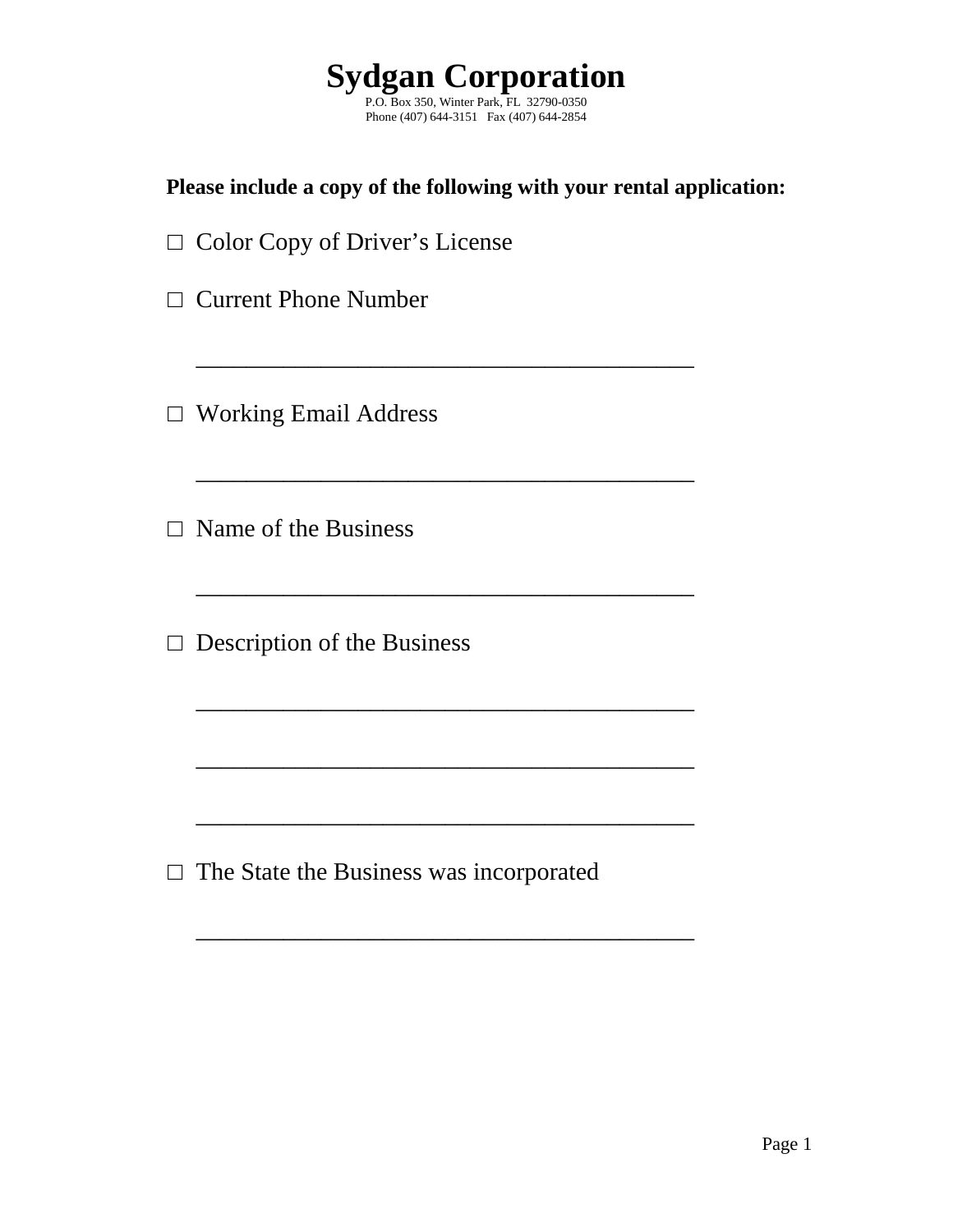

# **APPLICATION PROCEDURES**

 $On \_\_\_\_$ ,  $I \_\_\_\_\_\_\_$ 

\$0.00 to process 1 application (s) for the property located at:

I understand that if I am approved for this property the rental sum for this property including FL Sales Tax is  $\frac{1}{2}$  / month. I will also be responsible for the pro-rated share of real estate taxes and insurance invoiced annually.

\_\_\_\_\_\_\_\_\_\_\_\_\_\_\_\_\_\_\_\_\_\_\_\_\_\_\_\_\_\_\_\_\_\_\_\_\_\_\_\_\_\_\_\_\_\_\_\_\_\_\_\_\_\_\_\_\_\_\_\_\_

I understand that my application fee is non refundable and is used to process my application.

\_\_\_\_\_\_\_\_\_\_\_\_\_\_\_\_\_\_\_\_\_\_\_\_\_\_\_\_\_\_\_\_\_\_\_\_\_\_\_\_\_\_\_\_\_\_\_\_\_\_\_\_\_\_\_\_\_\_\_\_\_

\_\_\_\_\_\_\_\_\_\_\_\_\_\_\_\_\_\_\_\_\_\_ \_\_\_\_\_\_\_\_\_\_\_\_\_\_\_\_\_\_\_\_\_\_\_

If there are any questions concerning the application I can be reached at:

\_\_\_\_\_\_\_\_\_\_\_\_\_\_\_\_\_\_\_\_\_\_ \_\_\_\_\_\_\_\_\_\_\_\_\_\_\_\_\_\_\_\_\_\_\_

Applicant Signature Leasing Agent Signature

Print Name / Date Print Name / Date

\_\_\_\_\_\_\_\_\_\_\_\_\_\_\_\_\_\_\_\_\_ Company Name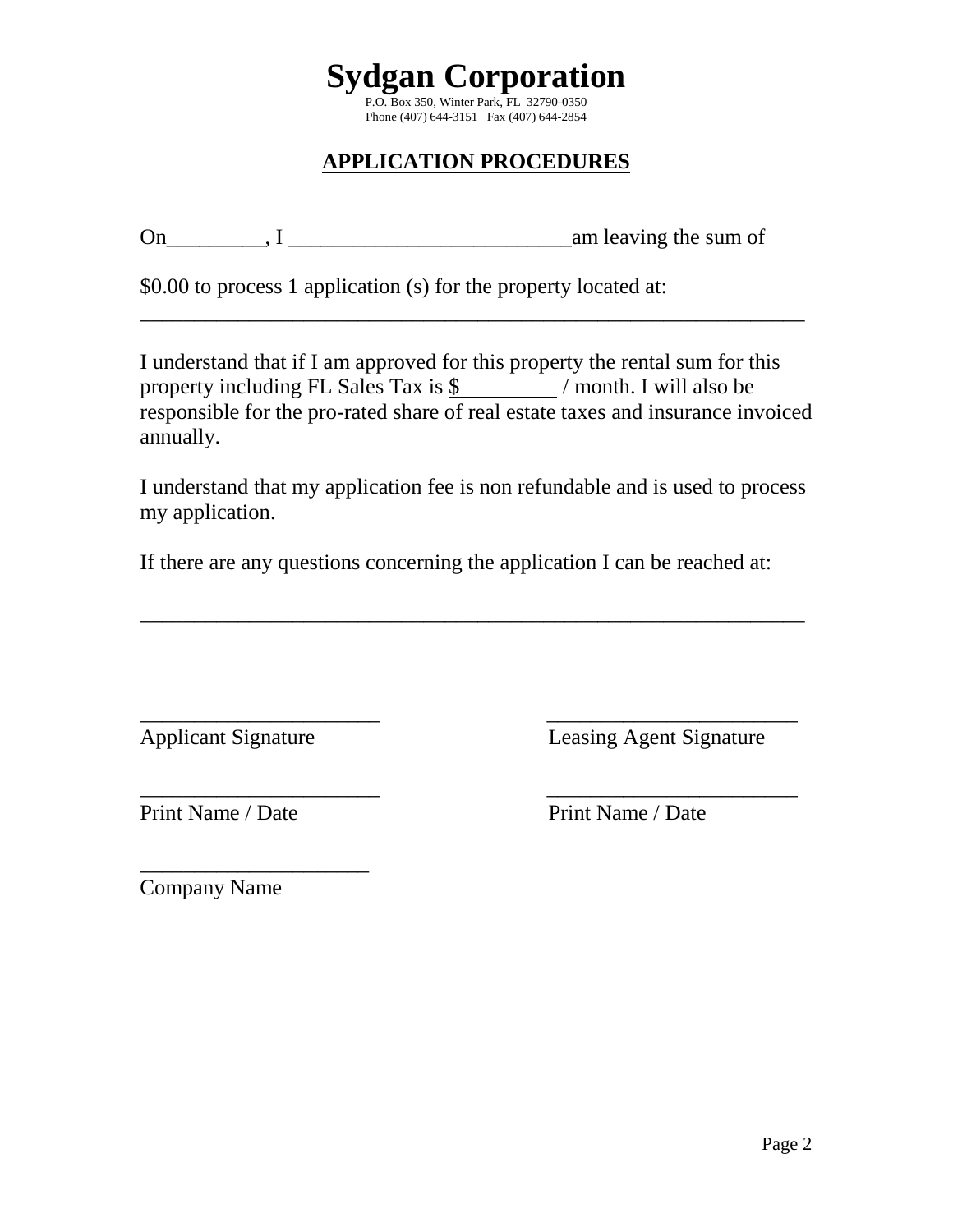# **Sydgan Corporation**

P.O. Box 350, Winter Park, FL 32790-0350 Phone (407) 644-3151 Fax (407) 644-2854

#### **Release of Information and Authorization for Verification of Application**

*Unmarried co-applicants must fill out a separate release*

| Name $SS#$ -                                                                                                                                                                                                                                                                                                                                                                                                                                                                                                                                                                                                                                                                                                                                                                                                                                                                                                                                                                                                                                                                                                                                                                                                                |      |                                      |            |                       | $DOB$ / / |  |
|-----------------------------------------------------------------------------------------------------------------------------------------------------------------------------------------------------------------------------------------------------------------------------------------------------------------------------------------------------------------------------------------------------------------------------------------------------------------------------------------------------------------------------------------------------------------------------------------------------------------------------------------------------------------------------------------------------------------------------------------------------------------------------------------------------------------------------------------------------------------------------------------------------------------------------------------------------------------------------------------------------------------------------------------------------------------------------------------------------------------------------------------------------------------------------------------------------------------------------|------|--------------------------------------|------------|-----------------------|-----------|--|
|                                                                                                                                                                                                                                                                                                                                                                                                                                                                                                                                                                                                                                                                                                                                                                                                                                                                                                                                                                                                                                                                                                                                                                                                                             |      |                                      |            |                       | $DOB$ / / |  |
| Present                                                                                                                                                                                                                                                                                                                                                                                                                                                                                                                                                                                                                                                                                                                                                                                                                                                                                                                                                                                                                                                                                                                                                                                                                     |      |                                      |            |                       |           |  |
| Address                                                                                                                                                                                                                                                                                                                                                                                                                                                                                                                                                                                                                                                                                                                                                                                                                                                                                                                                                                                                                                                                                                                                                                                                                     |      |                                      |            |                       |           |  |
| <b>Street</b><br>Please provide a previous address of you have lived at your current address for less than 24 months.                                                                                                                                                                                                                                                                                                                                                                                                                                                                                                                                                                                                                                                                                                                                                                                                                                                                                                                                                                                                                                                                                                       | Apt# | City                                 | ${\rm ST}$ | Zip Code              |           |  |
| Previous                                                                                                                                                                                                                                                                                                                                                                                                                                                                                                                                                                                                                                                                                                                                                                                                                                                                                                                                                                                                                                                                                                                                                                                                                    |      |                                      |            |                       |           |  |
| Address                                                                                                                                                                                                                                                                                                                                                                                                                                                                                                                                                                                                                                                                                                                                                                                                                                                                                                                                                                                                                                                                                                                                                                                                                     |      |                                      |            |                       |           |  |
| Street                                                                                                                                                                                                                                                                                                                                                                                                                                                                                                                                                                                                                                                                                                                                                                                                                                                                                                                                                                                                                                                                                                                                                                                                                      | Apt# | City                                 | <b>ST</b>  | Zip Code              |           |  |
| Have you ever had an eviction field against you?                                                                                                                                                                                                                                                                                                                                                                                                                                                                                                                                                                                                                                                                                                                                                                                                                                                                                                                                                                                                                                                                                                                                                                            |      |                                      |            |                       |           |  |
| Applicant:                                                                                                                                                                                                                                                                                                                                                                                                                                                                                                                                                                                                                                                                                                                                                                                                                                                                                                                                                                                                                                                                                                                                                                                                                  |      | $Yes$ NO $\qquad \qquad$ NO          |            |                       |           |  |
| Have you ever left owing money to any owner or landlord?                                                                                                                                                                                                                                                                                                                                                                                                                                                                                                                                                                                                                                                                                                                                                                                                                                                                                                                                                                                                                                                                                                                                                                    |      |                                      |            |                       |           |  |
| Applicant:                                                                                                                                                                                                                                                                                                                                                                                                                                                                                                                                                                                                                                                                                                                                                                                                                                                                                                                                                                                                                                                                                                                                                                                                                  |      | $Yes$ NO $\qquad$                    |            |                       |           |  |
| Have you ever applied for residency anywhere in the past 2 years, but did not move in?                                                                                                                                                                                                                                                                                                                                                                                                                                                                                                                                                                                                                                                                                                                                                                                                                                                                                                                                                                                                                                                                                                                                      |      |                                      |            |                       |           |  |
|                                                                                                                                                                                                                                                                                                                                                                                                                                                                                                                                                                                                                                                                                                                                                                                                                                                                                                                                                                                                                                                                                                                                                                                                                             |      | Applicant: Yes NO Spouse: Yes No No. |            |                       |           |  |
| Have you ever had adjudication withheld or been convicted of a crime?                                                                                                                                                                                                                                                                                                                                                                                                                                                                                                                                                                                                                                                                                                                                                                                                                                                                                                                                                                                                                                                                                                                                                       |      |                                      |            |                       |           |  |
|                                                                                                                                                                                                                                                                                                                                                                                                                                                                                                                                                                                                                                                                                                                                                                                                                                                                                                                                                                                                                                                                                                                                                                                                                             |      | Applicant: Yes NO                    |            | Spouse: Yes No No No. |           |  |
| IF YOU HAVE ANSWERED YES TO ANY OF THE ABOVE QUESTIONS PLEASE EXPLAIN IN DETAIL THE<br><b>CIRCUMSTANCES REGARDING THE SITUATION ON THE BACK OF THIS SHEET.</b><br>Applicant(s) represents that all of the above statements information on the application for rental are true and complete, and<br>hereby authorizes an investigative consumer report and verification of any and all information relating to residential history<br>(rental or mortgage), employment history, criminal history records, court records, and credit records. Applicant acknowledges<br>that false or omitted information herein may constitute grounds for rejection of this application, termination of occupancy,<br>and /or forfeiture of fees or deposits and may constitute a criminal offense under the laws of this State. I/We hereby release<br>ASAP and any of the above from any liability and responsibility arising from their doing so. Facsimiles of this authorization<br>may be used to facilitate multiple inquiries. In the event you received a facsimile of this authorization, it should be treated as<br>an original and the requested information should be released to facilitate my/our application for residency. |      |                                      |            |                       |           |  |

Signature Date

Signature Date Date of the Date of the Date of the Date of the Date of the Date of the Date of the Date of the Date of the Date of the Date of the Date of the Date of the Date of the Date of the Date of the Date of the Dat

## *APPLICANT SCREENING AND PROCESSING*

\_\_\_\_\_\_\_\_\_\_\_\_\_\_\_\_\_\_\_\_\_\_\_\_\_\_\_\_\_\_\_\_\_\_\_\_\_\_\_\_\_\_\_\_\_\_\_\_\_\_\_\_\_\_ \_\_\_\_\_\_\_\_\_\_\_\_\_\_\_\_\_\_\_\_

\_\_\_\_\_\_\_\_\_\_\_\_\_\_\_\_\_\_\_\_\_\_\_\_\_\_\_\_\_\_\_\_\_\_\_\_\_\_\_\_\_\_\_\_\_\_\_\_\_\_\_\_\_\_ \_\_\_\_\_\_\_\_\_\_\_\_\_\_\_\_\_\_\_\_